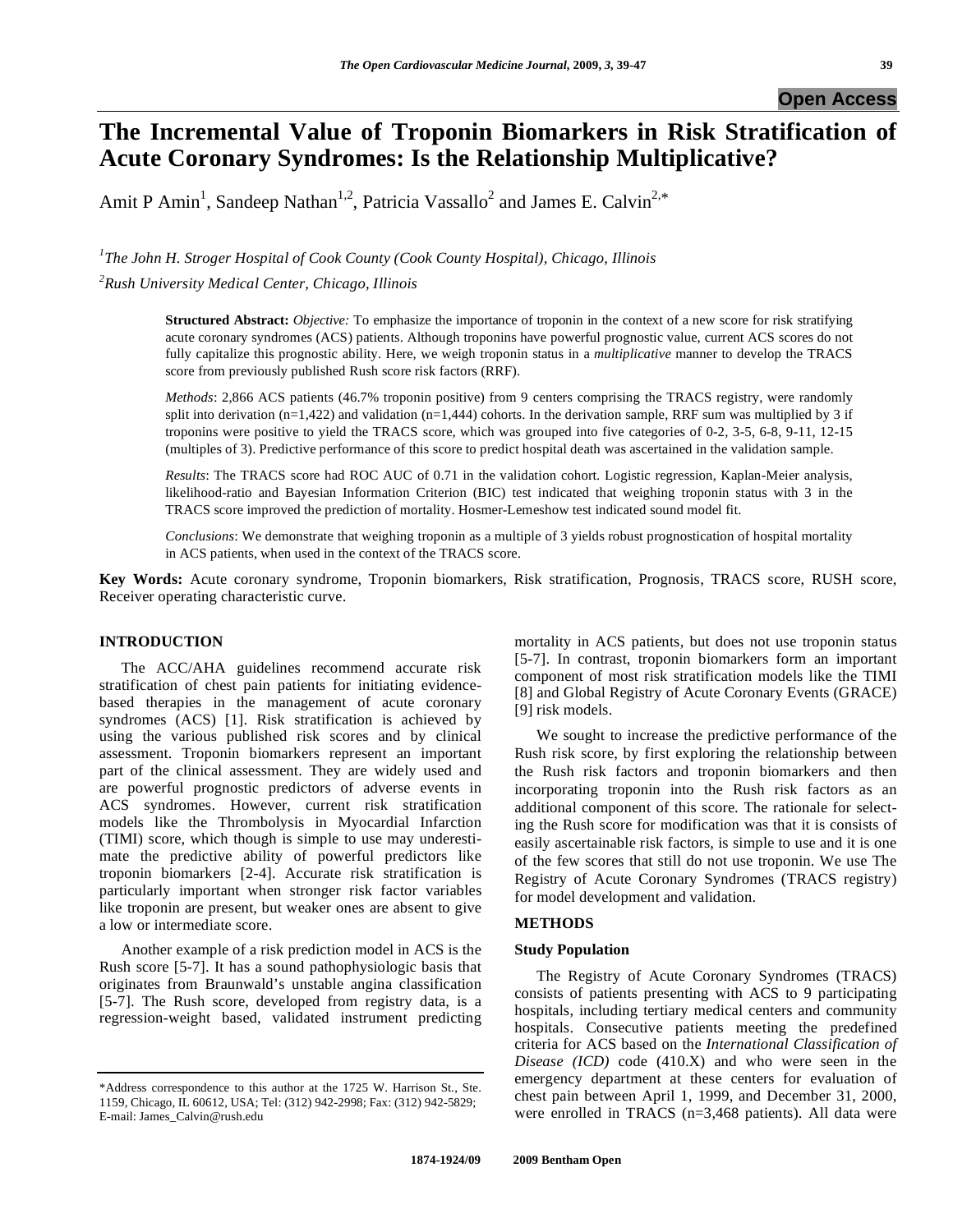retrieved by a retrospective chart audit that was supervised by a designated physician at the participating center. Patients with the ICD code (410.X) criteria for ACS underwent EKG evaluation and three serial blood draws for cardiac biomarkers. After arrival in the ED, the mean time(s) elapsed until the first troponin was 5.7 hours, the second troponin was 11.8 hours and third troponin was18.6 hours respectively. A positive troponin was defined as a troponin value above the reference range at the participating center. For participating centers this included a value of  $> 0.5$  ng/ml for the troponin I assay, and  $\geq 0.02$  ng/ml when the troponin T assay was used. The TRACS dataset did not include the magnitude of the troponin level, but only a dichotomous variable of troponin status. All participating hospitals received approval for this study from their institutional review boards.

 The TRACS database included 602 patients with ST elevation MI. These were excluded and the resulting 2,866 patients were split randomly into two samples – a derivation sample (n= 1422, 49.6%) and a validation sample (n = 1444, 50.4%) using the random function STATA command "sample" which draws random samples from the data. Random sampling here was defined as drawing observations without replacement.

 We used the derivation sample for developing the TRACS score by modifying the previously published Rush score [5]. The Rush score is a regression-based score derived from the original Braunwald classification of unstable angina and hence does not use troponin as a risk factor [5,10]. It has a sound pathophysiologic basis and has been prospectively validated [7]. It consists of (scores in parenthesis): (1) MI in the past 14 days (score 6), (2) not using  $\beta$  blockers as an outpatient medication (score 4), (3) ST depression (score 3), (4) ongoing chest pain (score 2), (5) diabetes (score 2), and (6) age (score 2 if age  $>75$  years; score 1 if age  $< 65-75$ years). The sum of these scores determines the Rush score. We modified it to develop the TRACS score as follows:

 First, the TRACS score only assigns a *single* point to the above variables that results in a simple sum of Rush risk factors (RRF sum) (not regression weights; this strategy is identical to that of the TIMI score). Secondly, we incorporated troponin elevation to the RRF sum in a multiplicative (rather than additive) manner as follows: It is well established that troponin elevation adds independent value to risk stratification [11-13]. This assumption was confirmed here with a logistic regression model where the dependent variable was hospital mortality and the two independent variables were troponin elevation (OR 2.88,  $p = 0.007$ ) and the RRF sum (OR 1.46,  $p = 0.047$ ). The weight of troponin elevation was rounded up to 3 (from 2.88) and multiplied with the RRF sum to yield the TRACS score:

#### *TRACS Score = Sum of Rush Score Variables 3 (if Troponin Positive)*

 In troponin negative patients, only the RRF sum was used. The TRACS score ranged from 0-15 and had an exponential distribution (Fig. **1**) because of the above multiplicative function. For simplicity of use, the TRACS score was grouped into five categories of scores of 0-2, 3-5, 6-8, 9-11 and 12-15. This categorization was based on dividing patients by a multiple of three. As seen here, each category score is roughly double the previous category and this is consistent with the exponential nature of the TRACS score (which occurs due to multiplication by 3).



**Fig. (1).** Distribution of the TRACS score and observed mortality by the TRACS score categories in the validation cohort.

 TRACS score category 1 (score 0-2) represented patients who were troponin negative and had 1-2 Rush score risk factors, TRACS score category 2 (score 3-5) had both troponin positive (with only1 Rush risk factor) and negative patients (with 3-5 Rush risk factors) while TRACS score categories 3 (score 6-8), 4 (score (9-11) and 5 (score 12-15) represented the troponin positive patients with 2, 3 and 4-5 Rush score risk factors, respectively (Table **1**). Thus the TRACS score does not consider troponin as a 'risk factor', but moves up its importance as an entirely separate domain in risk stratification. Troponin positive patients get higher TRACS score ranks, *via* application of a multiplicative function of 3 to incorporate the robust prognostic value of troponin into the Rush score variables.

 Some generalizations were made while calculating these scores. All patients by inclusion criteria had chest pain on admission and were coded to have 'ongoing chest pain'. For the TRACS score patients  $\geq 65$  years of age were assigned one point, while the original Rush score gives 1 point for patients between 65-75 years and 2 points for patients  $\geq$  75 years. None of the patients had all 6 Rush score risk factors in this dataset.

#### **Statistical Analyses**

The data are presented as frequency or mean  $\pm$  SD. Characteristics were compared across groups with  $\chi^2$  tests for categorical variables and *t* tests for continuous variables. The outcome was hospital death.

 For testing the validity of the TRACS score, the method of split-sample validation was used. We randomly split the 2,688 patients into a derivation sample and a validation sample. The predictive performance of the TRACS score was ascertained in the validation sample as follows: The prognostic ability of the TRACS score was measured and compared with the c-statistic representing the area under the receiver operating characteristic (ROC) curves (AUC) for prediction of hospital death. A c-statistic  $> 0.70$ was considered to have good discriminatory ability. ROC analyses were also done across various sub-groups of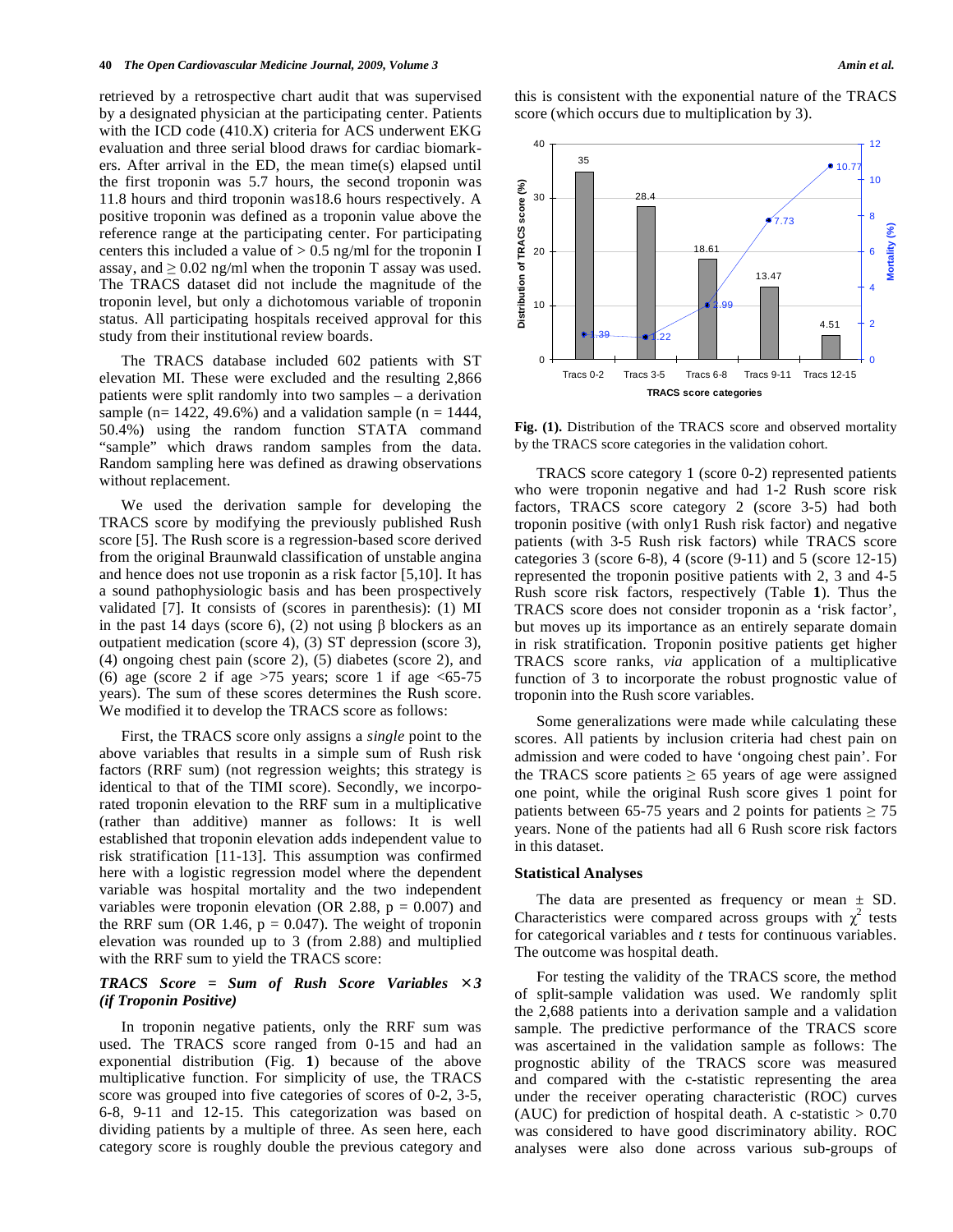patients, to see if the score was robust in any particular sub-groups. Multivariable logistic regression was used to predict death from other covariates including the TRACS score. Model calibration of the TRACS score was tested with the Hosmer and Lemeshow goodness-of-fit test and by plotting the observed versus expected mortality in the subgroups of TRACS score [14]. Likelihood-ratio testing was performed to ascertain the contribution of the troponin in the TRACS score over and beyond the Rush risk factors, towards prediction of hospital mortality. The Bayesian counterpart of this - the Bayesian Information Criterion (BIC) difference methodology - that overcomes the drawbacks of likelihood-ratio testing was also used. BIC was developed by Schwartz [15] and modified by Raftery [16]. The BIC difference methodology uses the BIC of two nested models to estimate the BIC difference and then evaluates which model would be more likely (the "true" model) - before or after dropping one of the explanatory variables (here the TRACS score). The BIC difference is a rigorous test of comparison between the likelihood of two models: the original model and the model without one of the variables and ascertains whether the "true" model contains the variable in question.

 Finally, Kaplan Meier survival analyses and Cox proportional hazards regression were used to analyze survival in the TRACS score categories as a function of time. Hospital stay in days was the time variable, while in-hospital death was the failure event. The log rank test was used to test the equality of survival distributions. Stata version 8.2 (StataCorp, College Station, TX) was used to analyze the data.

### **RESULTS**

 Baseline characteristics of the TRACS registry population across the derivation and validation cohorts is shown in Table **3**. The population mostly comprised of elderly, white, male patients with a high prevalence of diabetes, known CAD and hyperlipidemia, who were high risk, mostly non-ST segment myocardial infarction (NSTEMI) and unstable angina patients. There were no major differences between the randomly split derivation and validation cohorts (Table **3**).

 Of the total 2,866 patients, troponin biomarkers were positive in 1,339 (46.7%) patients, who were classified as having a NSTEMI. Of these NSTEMI patients, 950 (33.2%) patients had a first positive troponin on arrival in the emergency department, while the remainder 389 (13.6%) patients initially were troponin negative, but subsequently on repeat testing 6 hours and 12 hours apart, turned positive. The troponin negative patients  $(n= 1.527, 53.3%)$  were classified as having unstable angina. Of the 2,866 patients, the primary end-point of hospital mortality occurred in 75 (2.62 %) patients. The mean number of Rush risk factors were  $2.24 \pm 0.89$  in the entire sample. Table 2 displays the in-hospital mortality by troponin status and sum of Rush risk factors in the derivation cohort.

 Fig. (**1**) shows the distribution of the TRACS score and deaths (%) in each score sub-groups in the validation sample. A steep increase in mortality was seen with increase in TRACS score category. The TRACS score showed a good discriminatory ability for predicting in-hospital mortality.

|                                 |     | <b>Troponin Negative</b> |     |    | <b>Troponin Positive</b> |     |                |     |    |  |
|---------------------------------|-----|--------------------------|-----|----|--------------------------|-----|----------------|-----|----|--|
| Rush Risk Factors $\rightarrow$ |     | $\mathbf{2}$             | 3   | 4  | 5                        |     | $\overline{2}$ | 3   | 4  |  |
| <b>TRACS Score Categories</b>   |     |                          |     |    |                          |     |                |     |    |  |
| Score 0-2                       | 164 | 328                      |     |    |                          |     |                |     |    |  |
| Score 3-5                       |     |                          | 186 | 56 | 3                        | 144 |                |     |    |  |
| Score 6-8                       |     |                          |     |    |                          |     | 281            |     |    |  |
| <b>Score 9-11</b>               |     |                          |     |    |                          |     |                | 206 |    |  |
| <b>Score 12-15</b>              |     |                          |     |    |                          |     |                |     | 49 |  |

**Table 1. Frequency Distribution (%) of the Sum of Rush Risk Factor Variables by Troponin Status in the Derivation Cohort** 

**Table 2. In-Hospital Mortality by Troponin Status and Sum of Rush Risk Factors in the Derivation Cohort** 

| <b>Rush Score Risk Factors Sum</b> |           | <b>Troponin Negative pts</b> | <b>Troponin Positive pts</b> | <b>Total</b>  |       |
|------------------------------------|-----------|------------------------------|------------------------------|---------------|-------|
|                                    | ${\bf N}$ | Death $(\% )$                | N                            | Death $(\% )$ |       |
|                                    | 164       | 0.61                         | 143                          | $\Omega$      | 307   |
| 2                                  | 328       | 1.83                         | 281                          | 3.56          | 609   |
|                                    | 186       | 1.08                         | 206                          | 5.34          | 392   |
| 4                                  | 56        | $\Omega$                     | 49                           | 6.12          | 105   |
| 5                                  | 3         | $\overline{0}$               |                              | $\Omega$      | 8     |
| <b>Total</b>                       | 737       | 1.22                         | 684                          | 3.51          | 1,421 |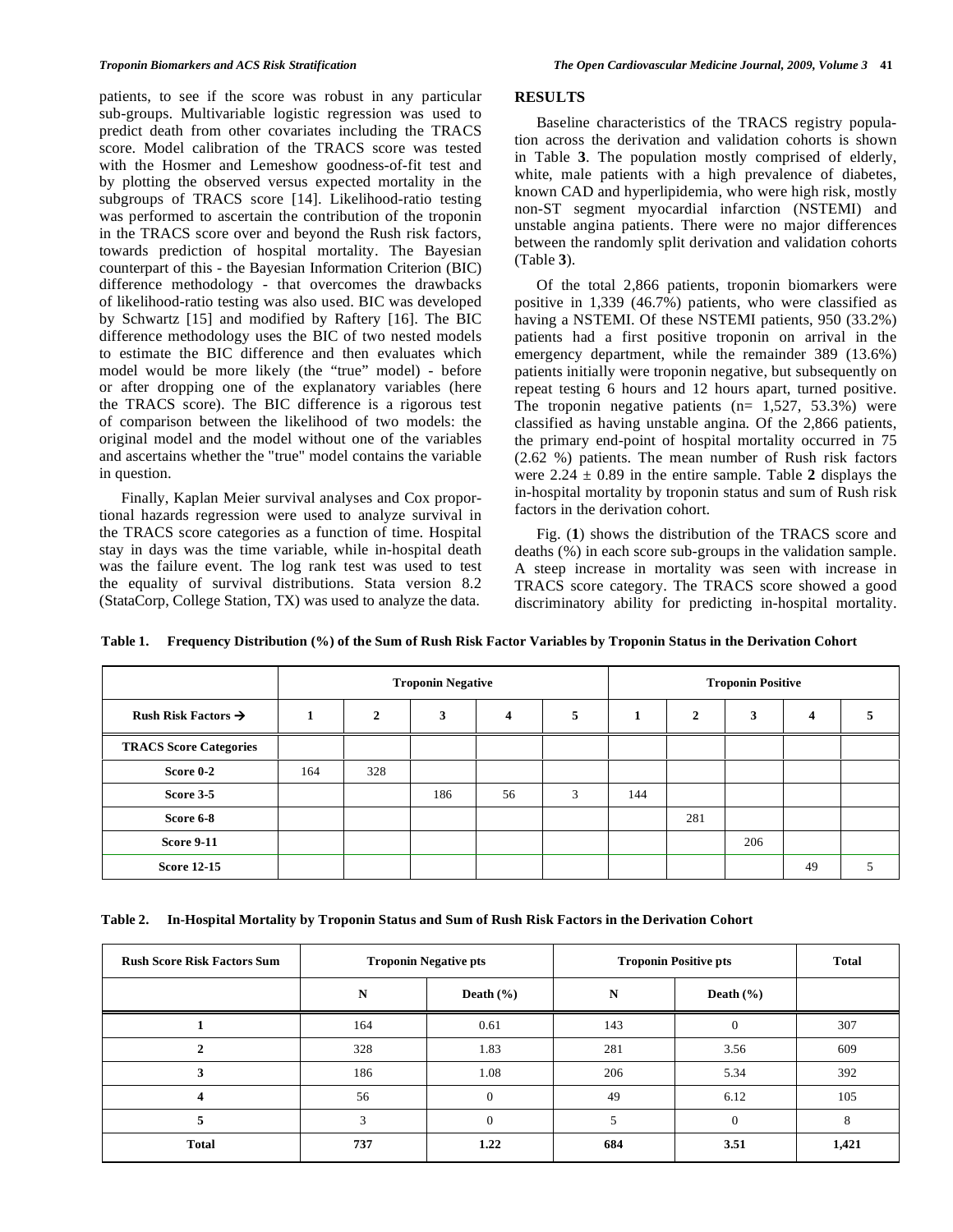## **Table 3. Study Characteristics of Patients in the Derivation and Validation Cohorts of the TRACS Registry**

|                                                                                       | <b>Derivation Cohort</b> |                  | <b>Validation Cohort</b> |                 | Total | P value |
|---------------------------------------------------------------------------------------|--------------------------|------------------|--------------------------|-----------------|-------|---------|
|                                                                                       | N                        | Percent          | N                        | Percent         |       |         |
| <b>Demographics and Risk Factors</b>                                                  |                          |                  |                          |                 |       |         |
| Mean age                                                                              | $66.9 \pm 13.5$          |                  | $67.0 \pm 13.5$          |                 |       |         |
| Male gender                                                                           | 848                      | 60               | 861                      | 60              | 1709  | 0.937   |
| <b>Diabetes</b>                                                                       | 437                      | 31               | 440                      | 30              | 877   | 0.880   |
| Known history of CAD                                                                  | 712                      | 50               | 713                      | 49              | 1425  | 0.710   |
| Family history                                                                        | 262                      | 18               | 261                      | 18              | 523   | 0.808   |
| Hypercholesterolemia                                                                  | 879                      | 62               | 883                      | 61              | 1762  | 0.715   |
| Past myocardial infarction $> 2$ weeks                                                | 420                      | 30               | 383                      | 27              | 803   | 0.073   |
| Recent myocardial infarction $\leq$ 2 weeks<br>(re-infarction or post-infarct angina) | 63                       | $\overline{4}$   | 65                       | 5               | 128   | 0.927   |
| Race                                                                                  |                          |                  |                          |                 |       | 0.305   |
| Asian                                                                                 | $\overline{4}$           | $\overline{0}$   | 2                        | $\mathbf{0}$    | 6     |         |
| <b>Black</b>                                                                          | 121                      | 9                | 149                      | 10              | 270   |         |
| Caucasian                                                                             | 1170                     | 82               | 1159                     | 80              | 2329  |         |
| Hispanic                                                                              | 48                       | 3                | 37                       | 3               | 85    |         |
| Race not available                                                                    | 6                        | $\mathbf{0}$     | 5                        | $\overline{0}$  | 11    |         |
| Not abstracted                                                                        | 35                       | $\mathfrak{2}$   | 38                       | 3               | 73    |         |
| Others                                                                                | 38                       | 3                | 52                       | 3               | 90    |         |
| <b>Risk Stratification and Acuity of Presentation Variables</b>                       |                          |                  |                          |                 |       |         |
| Unstable angina                                                                       | 737                      | 52               | 790                      | 55              | 1527  | 0.122   |
| Non-STEMI                                                                             | 685                      | 48               | 654                      | 45              | 1339  | 0.122   |
| Mean TIMI score                                                                       | $3.7 \pm 1.1$            |                  | $3.7 \pm 1.1$            |                 |       | 0.685   |
| TIMI score risk factors distribution                                                  |                          |                  |                          |                 |       | 0.511   |
| $\mathbf{1}$                                                                          | 32                       | $\overline{c}$   | 36                       | $\overline{c}$  | 68    |         |
| $\overline{2}$                                                                        | 171                      | 12               | 185                      | 13              | 356   |         |
| 3                                                                                     | 434                      | 31               | 407                      | 28              | 841   |         |
| 4                                                                                     | 443                      | 31               | 490                      | 34              | 933   |         |
| 5                                                                                     | 266                      | 19               | 256                      | 18              | 522   |         |
| 6                                                                                     | 70                       | 5                | 61                       | $\overline{4}$  | 131   |         |
| $\overline{7}$                                                                        | 6                        | $\boldsymbol{0}$ | 9 <sup>7</sup>           | $\mathbf{1}$    | 15    |         |
| Mean Rush score risk factors sum                                                      | $2.2 \pm 2.1$            |                  | $2.3 \pm 2.2$            |                 |       | 0.147   |
| Distribution of Rush score risk factors sum                                           |                          |                  |                          |                 |       | 0.666   |
| $\mathbf{1}$                                                                          | 308                      | 22               | 290                      | 20              | 598   |         |
| $\sqrt{2}$                                                                            | 609                      | 43               | 611                      | 42              | 1220  |         |
| 3                                                                                     | 392                      | 28               | 415                      | 29              | 807   |         |
| $\overline{4}$                                                                        | 105                      | $\tau$           | 116                      | 8               | 221   |         |
| 5                                                                                     | 8                        | $\mathbf{1}$     | 12                       | $\mathbf{1}$    | 20    |         |
| Mean TRACS score (raw score)                                                          | $4.4 \pm 3.0$            |                  | $4.4 \pm 3.1$            |                 |       | 0.818   |
| Mean TRACS score categories (1 to 5)                                                  | $3.8 \pm 3.6$            |                  | $3.7 \pm 3.6$            |                 |       | 0.724   |
| Distribution of TRACS score categories                                                |                          |                  |                          |                 |       | 0.702   |
| TRACS category 1: 0-2                                                                 | 492                      | 35               | 507                      | 35              | 999   |         |
| TRACS category 1: 3-5                                                                 | 389                      | 27               | 409                      | 28              | 798   |         |
| TRACS category 1: 6-8                                                                 | 281                      | 20               | 268                      | 19              | 549   |         |
| TRACS category 1: 9-11                                                                | 206                      | 14               | 195                      | 14              | 401   |         |
| TRACS category 1: 12-15                                                               | 54                       | $\overline{4}$   | 65                       | $5\overline{)}$ | 119   |         |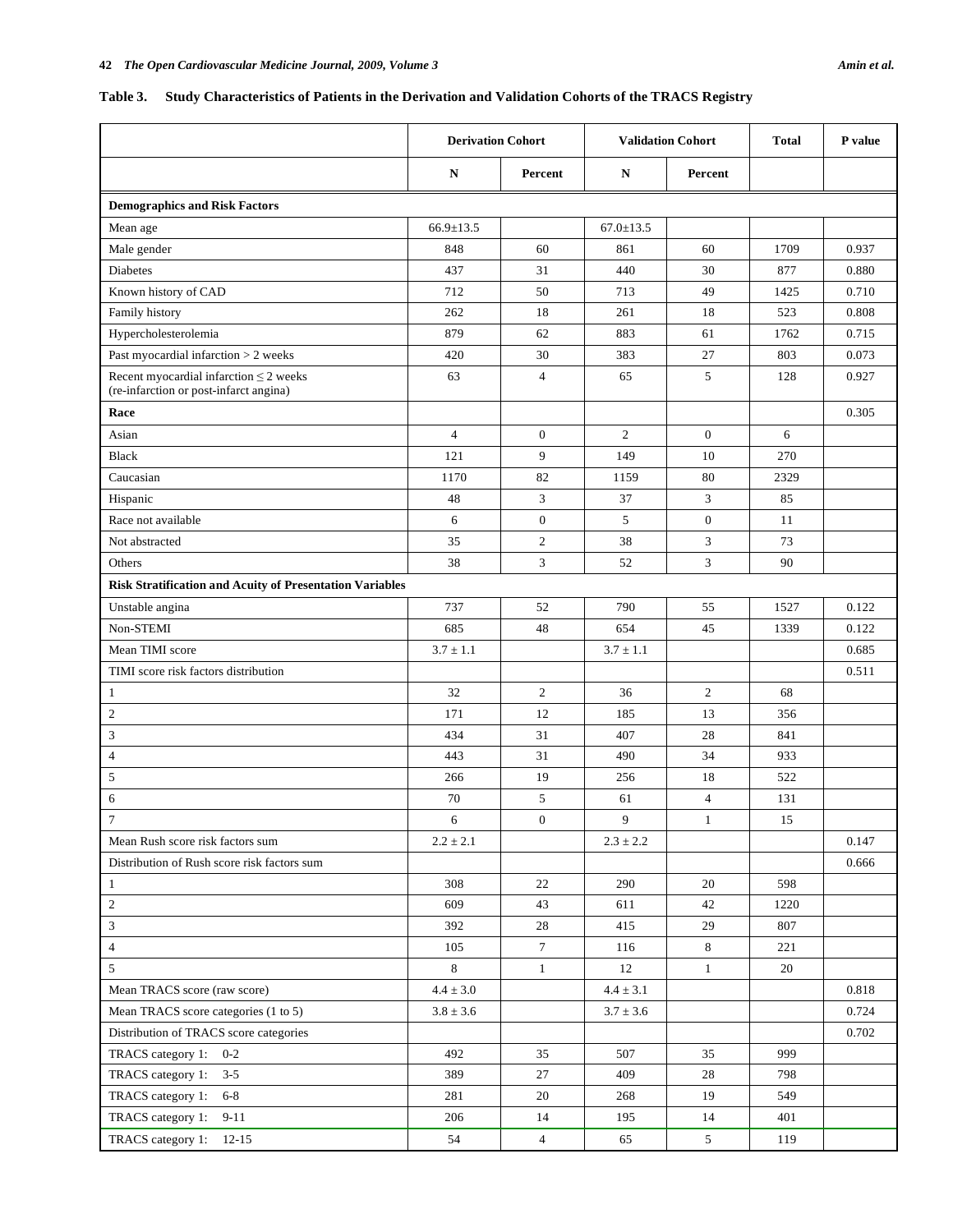**Table 3…..Coutd** 

|                                     | <b>Derivation Cohort</b> |                | <b>Validation Cohort</b> |                | <b>Total</b> | P value |
|-------------------------------------|--------------------------|----------------|--------------------------|----------------|--------------|---------|
|                                     | $\mathbf N$              | Percent        | $\mathbf N$              | Percent        |              |         |
| <b>Troponin Variables</b>           |                          |                |                          |                |              |         |
| First troponin positive             | 486                      | 34             | 464                      | 32             | 950          | 0.130   |
| Second troponin positive            | 572                      | 40             | 545                      | 38             | 1117         | 0.276   |
| Third troponin positive             | 514                      | 36             | 464                      | 32             | 978          | 0.069   |
| Any troponin positive               | 685                      | 48             | 654                      | 45             | 1339         | 0.122   |
| <b>EKG Variables</b>                |                          |                |                          |                |              |         |
| <b>EKG LBBB</b>                     | 69                       | 5              | 56                       | $\overline{4}$ | 125          | 0.202   |
| EKG non-specific ST-T abnormalities | 50                       | $\overline{4}$ | 52                       | $\overline{4}$ | 102          | 0.902   |
| <b>EKG LVH</b>                      | 34                       | $\overline{2}$ | 33                       | 2              | 67           | 0.851   |
| EKG ST depression                   | 192                      | 14             | 255                      | 18             | 447          | 0.002   |
| Any EKG Abnormality                 | 351                      | 25             | 350                      | 24             | 701          | 0.782   |
| Outcome                             |                          |                |                          |                |              |         |
| In-hospital mortality               | 33                       | 2.3            | 42                       | 2.9            | 75           | 0.320   |

ROC analysis demonstrated that area under the curve (AUC) was 0.7123 (95% CI 0.62-0.79) (Fig. **2**). This was a significant improvement over the ROC AUC of the sum of Rush risk factors alone (AUC 0.6517, 95% CI 0.60-0.70). ROC analyses also showed a high predictive ability of the TRACS score in the sub-groups of diabetes, age  $\geq 65$ , those with CAD, and troponin positivity (Table **4**). We also calculated the TIMI score as described previously [8]. When ROC analyses were repeated for the predictive ability of the TRACS score across the traditional categories of TIMI score: low risk (TIMI score 0-3), intermediate risk (TIMI score 4-5) and high risk (TIMI score 6-7), the TRACS score had good discriminatory ability across all three traditional TIMI risk groups. It was reasonably good in the intermediate risk category of the TIMI score; an area where the clinician faces the most difficulty in risk stratification, and use of a separate score here shows statistical evidence of good predictive performance.

 By univariate logistic regression analyses, the TRACS score categories were strongly predictive of death (OR per incremental category (0 to 5) was 1.24, 95%CI 1.14 – 1.34, p value <0.001). Hosmer and Lemeshow goodness-of-fit  $\chi^2$ was 2.53 and a p-value of 0.47, for five distinct quantile groups of the estimated probability of hospital mortality. This indicated a sound model fit. This model calibration is shown in Fig. (**3**). The TRACS score demonstrated little variation between the observed and expected prediction of death across its five score categories.

 By multivariate analyses, the TRACS score independently predicted mortality (OR 1.14 per incremental category, 95% CI 1.01-1.28) even when adjusted for other known and well-documented, life-saving therapy covariates like revascularization, aspirin, beta blockers, heparin, and glycoprotein IIb/IIIa inhibitor use pre-cath and in the cathlab (Table **5**). The Rush score risk factor sum was an important covariate of this model, and the TRACS score independently predicted



**Fig. (2).** Receiver operating characteristic (ROC) curve for the TRACS score in the validation cohort.

mortality over and beyond that predicted by the RRF sum. Likelihood-ratio tests (LRT) between pairs of maximum likelihood logistic models were also performed to see if TRACS score had independent prognostic value. LRT was used to compare hierarchically nested models: the above full model shown in Table **5** and then a second nested model that dropped the TRACS score. This comparison resulted in a LRT  $\chi^2$  value = 4.91, p = 0.0267, indicating that the TRACS score was a powerful and independent predictor of in-hospital death. Since the full model included RRF sum as one of the model covariates, the above LRT result also implies that troponin status incorporated into the TRACS score with a weight of 3, contributes significantly, over and beyond the RRF sum, in the prediction of hospital mortality. A Bayesian approach to model comparison employing the use of the Bayesian Information Criterion (BIC) difference test revealed even better results. The BIC difference uses the Bayesian Information Criterion to estimate the probability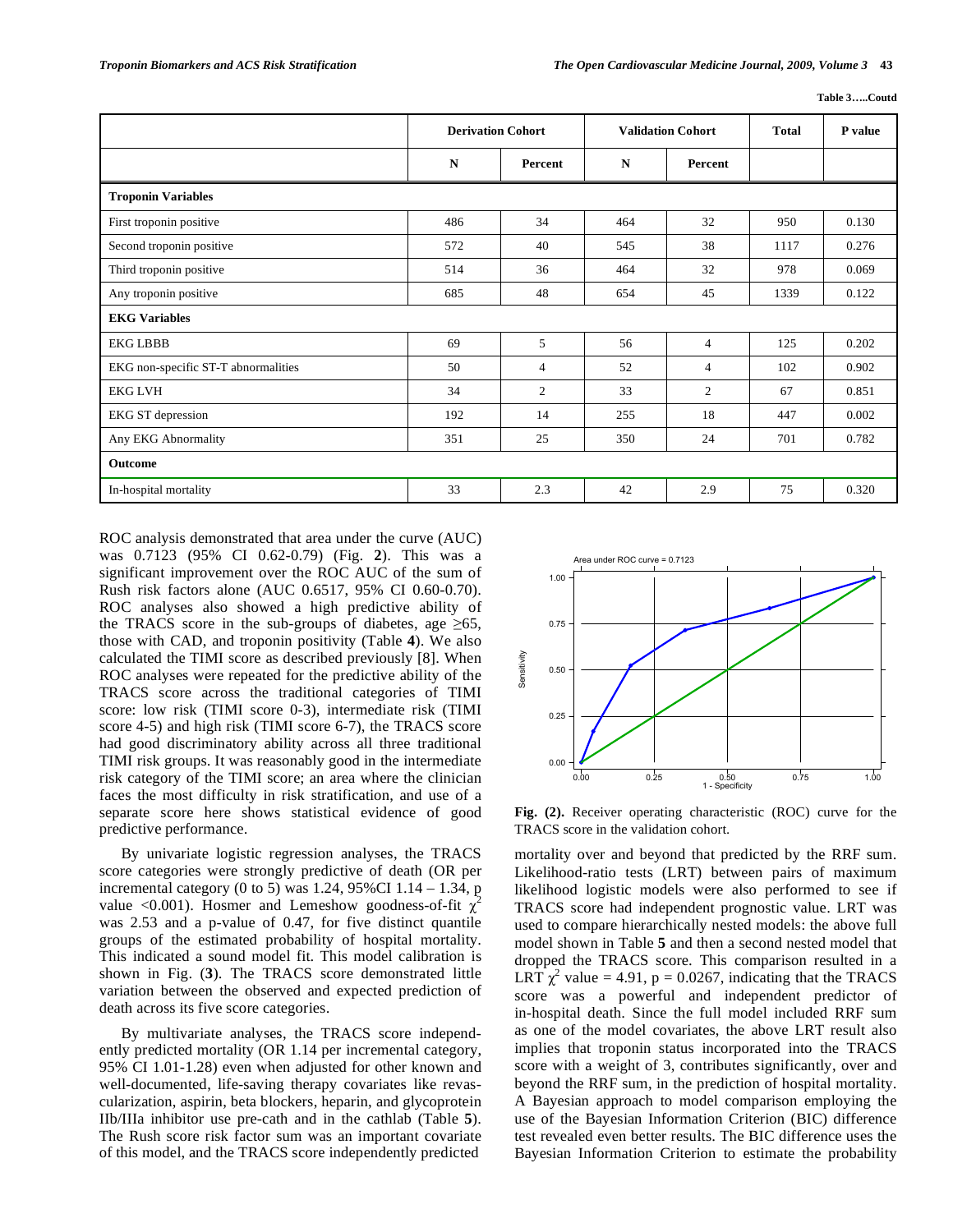| Subgroup                                | N   | <b>ROC AUC</b> | 95% CI        |  |
|-----------------------------------------|-----|----------------|---------------|--|
| <b>Diabetes</b>                         | 439 | 0.7573         | $0.63 - 0.88$ |  |
| $Age \geq 65$                           | 850 | 0.6585         | $0.56 - 0.75$ |  |
| Male                                    | 859 | 0.7265         | $0.60 - 0.86$ |  |
| Female                                  | 552 | 0.7110         | $0.60 - 0.82$ |  |
| Troponin positive pts                   | 653 | 0.7137         | $0.64 - 0.79$ |  |
| Pts with known CAD or past MI           | 980 | 0.7518         | $0.64 - 0.87$ |  |
| EKG ischemia (ST depression)            | 255 | 0.7161         | $0.59 - 0.84$ |  |
| <b>By TIMI Score Category Subgroups</b> |     |                |               |  |
| Low TIMI score $(1-3)$                  | 625 | 0.6912         | $0.53 - 0.85$ |  |
| Intermediate TIMI score (4-5)           | 745 | 0.6732         | $0.55 - 0.79$ |  |
| High TIMI score (6-7)                   | 70  | 0.7268         | $0.56 - 0.89$ |  |

**Table 4. Predictive Performance of the TRACS Score in Clinically Relevant Patient Subgroups in the Validation Cohort** 

that the model would be more likely after dropping one of the explanatory variables. Using the full model in Table **5**, when each explanatory variable was dropped from the full model and BIC differences between the reduced (nested) model and the full (original) models were estimated for each of the explanatory variables in the full model, only the TRACS score had the largest BIC difference of 7.3, and BIC prime of 9.4 ( $p = 0.026$ ). A BIC difference of 6-10 is considered "strong evidence" for variable selection according to Raftery [16]. Thus, troponin status with a weight of 3 incorporated in the TRACS score conveyed the highest information content in the prediction of hospital mortality, when directly compared with any other factor in the model.



**Fig. (3).** Model Calibration of both TRACS score in the validation cohort.

 Finally, Kaplan Meier survival analysis demonstrated that increasing TRACS score was associated with an increasing *rate* of mortality as a function of hospital stay (time). Fig. (**4**) shows that the Kaplan Meier curves for different score categories separated early and remained separate (log rank p<0.0001). Cox proportional hazards regression yielded a hazard ratio of 1.2 ( $p$  < 0.001, 95% CI 1.1 – 1.3) per incremental score category of the TRACS score.

 These analyses suggest that using troponin status in a multiplicative manner with a weight of 3 adds incremental value in risk stratification for the prediction of hospital mortality, when used to improve the Rush score.

 Similar exploratory analyses using the TIMI score [8] were also performed, although this was not the primary objective of this paper. When the TIMI risk score was recalculated using troponin in a multiplicative function with a weight of 4 (as determined *via* logistic regression model) this modified TIMI risk score had an ROC AUC of 0.6550 that was also a significant improvement over the original TIMI risk score (ROC AUC 0.5452, p value for difference  $= 0.0003$ ).

#### **DISCUSSION**

 Our data suggest that troponin status bears a multiplicative relationship to in-hospital mortality in risk stratification of ACS patients. We derive and validate this relationship to be a multiplicative factor of 3. The resulting TRACS score using this relationship can better risk-stratify an unselected, ED patient population presenting with chest pain, independent of that provided by the Rush score.

 Using troponin status in such a multiplicative manner creates an exponential model of risk (Fig. **1**) that closely approximates risk in real-world scenarios, where truly independent risk factors acting together multiply, rather than add risk. This creates a better separation of the risk profile in the intermediate zone, and consequently improved risk prediction. A potential downfall of such a strategy is to create widely differing and unstable estimates of risk across categories of the score. The Hosmer-Lemeshow  $\chi^2$  statistic, a measure of model stability and goodness-of-fit, does not demonstrate this. We hypothesize that this exponential risk modeling is a major reason for better risk prediction. In contrast, risk scores that assign a weight of 1 to troponin elevation, lose a major part of the prognostic information contained in troponin and is a reductive approach to the superior prognostic value of troponin.

 Multiple large cohort and randomized studies also demonstrate that troponin is extremely important for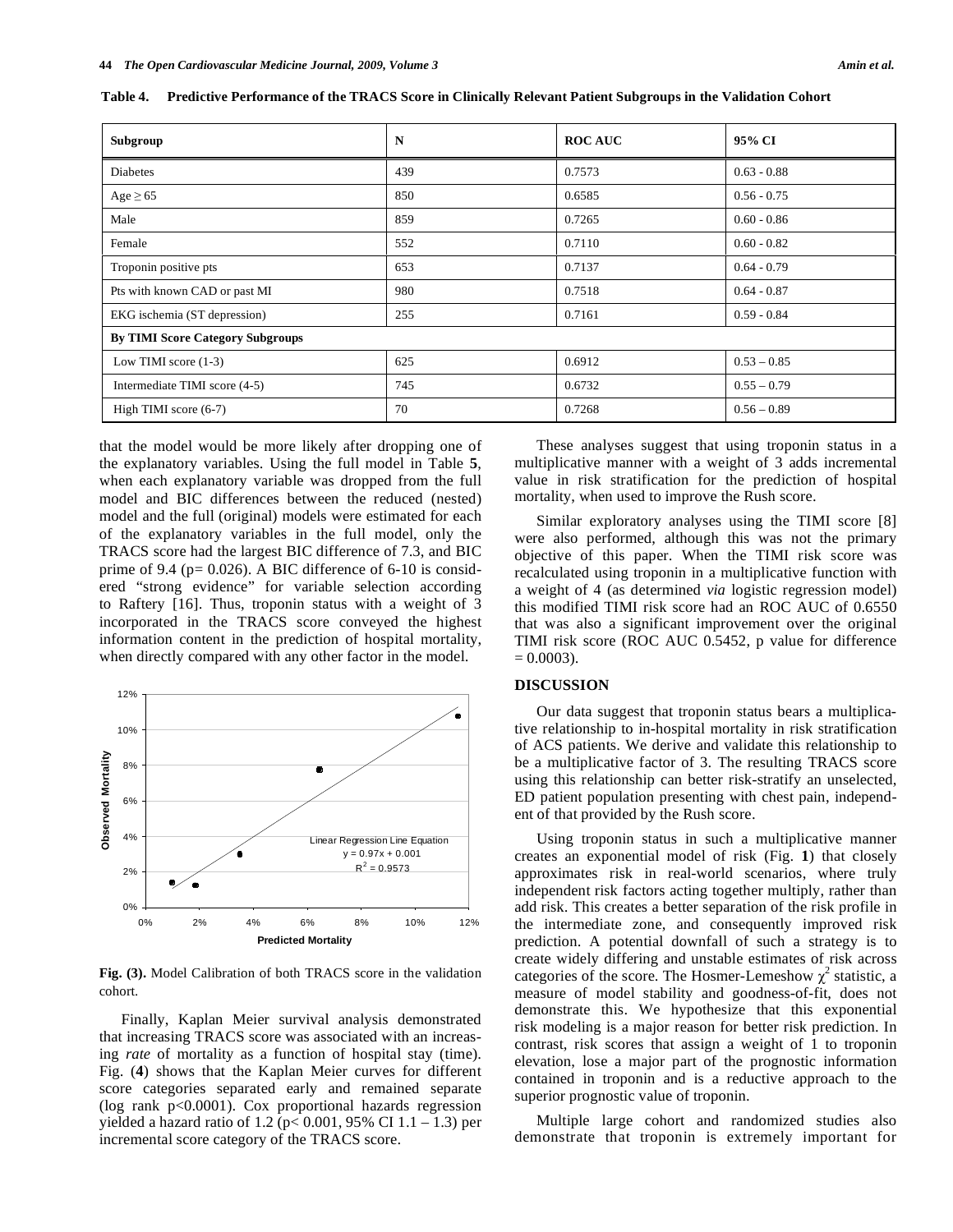| <b>Variables</b>                           | <b>Odds Ratio</b> | P value | 95% CI         |  |  |
|--------------------------------------------|-------------------|---------|----------------|--|--|
| <b>Score Variables</b>                     |                   |         |                |  |  |
| Rush risk factors sum                      | 0.65              | 0.52    | $0.18 - 2.41$  |  |  |
| TRACS score (per incremental point 0 to 5) | 1.14              | 0.03    | $1.01 - 1.28$  |  |  |
| <b>Risk Factor Variables</b>               |                   |         |                |  |  |
| $Age \geq 65$                              | 4.30              | 0.07    | $0.88 - 20.96$ |  |  |
| Male gender                                | 0.92              | 0.81    | $0.47 - 1.79$  |  |  |
| <b>Diabetes</b>                            | 1.16              | 0.84    | $0.27 - 5.03$  |  |  |
| Hypercholesterolemia                       | 1.27              | 0.50    | $0.63 - 2.54$  |  |  |
| EKG Ischemia (ST depression)               | 3.04              | 0.11    | $0.78 - 11.88$ |  |  |
| <b>Therapy Variables</b>                   |                   |         |                |  |  |
| Aspirin use                                | 0.38              | 0.01    | $0.18 - 0.81$  |  |  |
| Heparin use                                | 1.53              | 0.35    | $0.63 - 3.73$  |  |  |
| Glycoprotein IIb/IIIa antagonist use       | 0.75              | 0.55    | $0.30 - 1.91$  |  |  |
| Beta blocker use                           | 0.37              | 0.18    | $0.09 - 1.59$  |  |  |
| Nitroglycer in use                         | 0.22              | 0.00    | $0.11 - 0.44$  |  |  |
| Revascularization (PCI or CABG)            | 0.44              | 0.06    | $0.19 - 1.02$  |  |  |

**Table 5. Multivariable Logistic Regression Analysis Incorporating TRACS Score in the Validation Cohort** 

prognostication. Recently a meta-analysis of 7 randomized trials and 11 cohort studies involving more than 10,000 patients, found that serum troponin had a three- to eightfold higher short-term risk of death for ACS patients [17]. Our data, showing a 3-fold risk is consistent with the meta-analysis data [17]. Thus, a greater emphasis on the information contained in troponin elevation for clinical decision making is a highlight of the TRACS score.



**Fig. (4).** Kaplan Meier survival analysis for the TRACS score.

 Other potential reasons account for the increased predictive ability of the TRACS score:

 The TRACS score is a registry derived score, in comparison to other scores like the TIMI score that are derived and validated in clinical trial data. Non-participants in trials have a higher risk of adverse outcomes and greater heterogeneity than participants. Hence, it has been suggested that scoring systems be derived from observational data [4,18]. Our analysis from TRACS registry supports this observation. The

strong discriminatory performance and superior calibration of the TRACS score indicate that it is likely to be useful in a "real-world" ACS population. Other studies done in the community reflect these observations. A community study demonstrated that AUC of the TIMI score was low for NSTEMI patients (c-statistic 0.59) [4]. Another communitybased study comparing the TIMI, PURSUIT and GRACE scores identified that the TIMI score presented the lowest accuracy of the three risk scores (AUC 0.585) [2]. In this same study the GRACE score, derived from registry data, presented the best discriminatory accuracy, which was offset by its complexity that required the use of a computer program to calculate it. A Canadian registry of ACS patients [19] demonstrated that the GRACE score, derived from a less selected population compared to the PURSUIT score, provided superior calibration. These authors underscored the importance of risk model validation in the general ACS population rather than a clinical trial population to establish its generalizability before integration into clinical practice. This is consistent with our findings also. A meta-analysis of trials and cohort studies looking at the prognostic value of troponin, found that the magnitude of risk associated with a positive troponin was greater in cohort studies of consecutive patients than in clinical trials [17]. This again emphasizes that highly selected trial patients differ from unselected, heterogeneous, consecutive patients from cohort studies who have a greater potential for variation in underlying prognosis.

#### **Study Limitations**

 This study suffers from several limitations. Firstly, generalizations made in calculating the sum of Rush risk factors and consequently the TRACS score (coding severe angina for example) may have resulted in an upward skew in the risk scores. This may have curtailed the discriminatory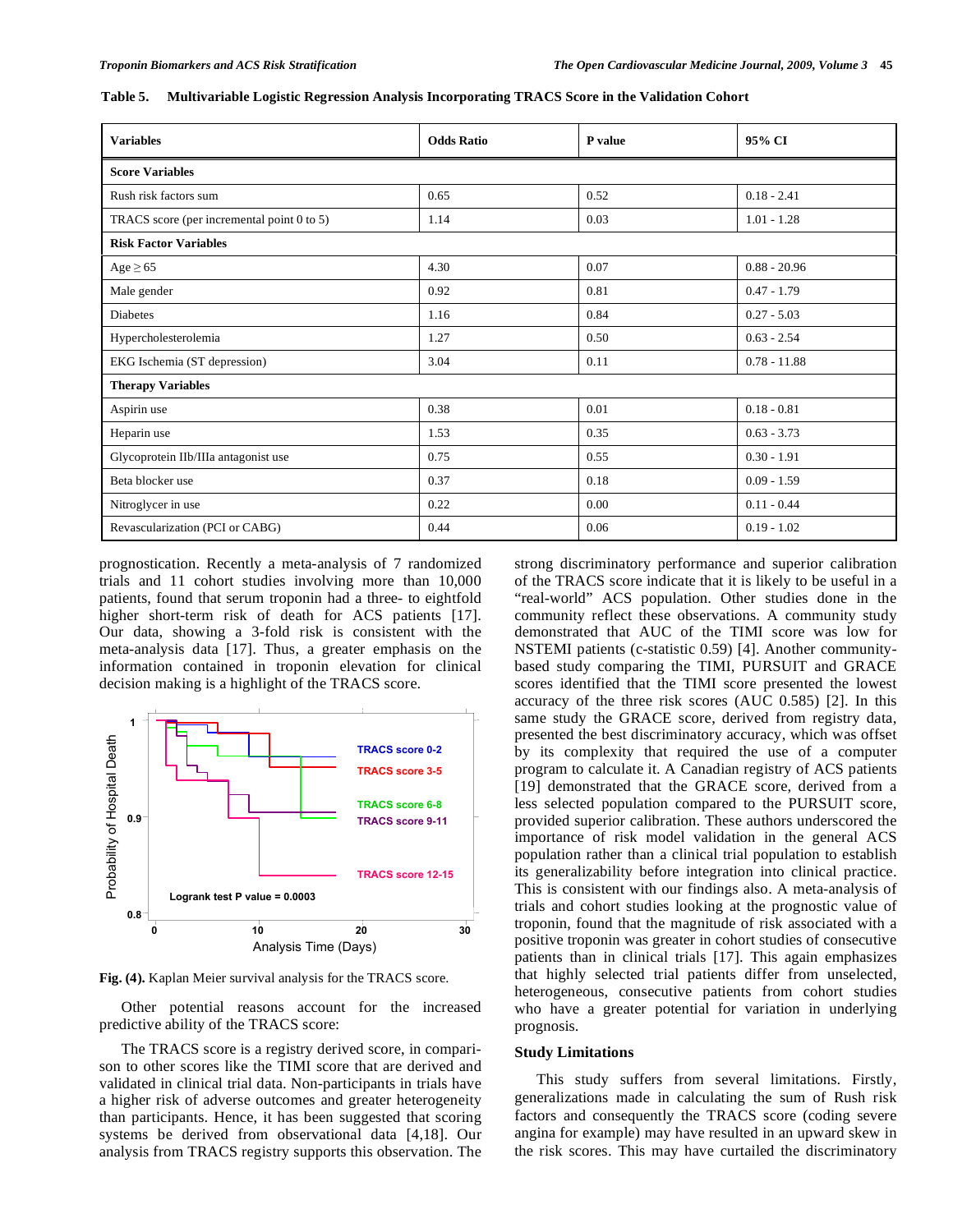range of the risk score in the low range but is unlikely to have altered the overall pattern of risk observed in this study. Sensitivity analyses conducted with and without inclusion of the chest pain variable in the RRF and the TRACS scores, did not change the predictive performance of either of these scores. Similarly, the variable of angiographic stenosis used in the TIMI score, was modified in this analysis to include any documented history of MI or known CAD. The TIMI risk score as applied in PRISM-PLUS study also used a similar strategy and supports the expansion to include historical information that may be more widely available than angiographic data alone. As discussed in the original report of the TIMI score, it was anticipated that it might undergo some refinement during future application to facilitate wider clinical use [8].

 A second major limitation of this data is that the magnitude of troponin release was not available in the TRACS dataset and no effort was made to estimate mortality risks by increasing magnitude of troponin release, while previous data have demonstrated increased mortality with higher troponin levels [20]. At worst, including troponin as only a dichotomous variable underestimates the prognostic ability of troponin (due to misclassification bias) and drives the odds ratio towards null. Despite this, we were able to demonstrate good prognostic ability of troponin in the context of the TRACS score. Generally, however, when using any risk score, it is also easier to use a single 'yes/no', dichotomous variable for troponin status and provides simplicity of use.

 Another limitation of this study is of differences in end-points. Most risk scores use composite end-points like death and re-infarction and target vessel revascularization. In the TRACS registry information on re-infarction and urgent target vessel revascularization was not available. However, it is generally agreed that death is a robust and preferable end-point to measure [21, 22]. The main purpose of this paper is to show the incremental prognostic value of troponin in risk stratification and we were able to demonstrate that with the TRACS score, despite only a small number of patients (2.68%) experiencing a hard outcome like death. This risk stratification may be extended in other datasets to include composite end-points. The weight of 3 that was identified for predicting mortality may not be applicable when using less conservative, composite end-points.

 To conclude, the ideal score for risk stratification on admission for ACS should have a good balance between complexity and utility. The TRACS score, with its greater emphasis on troponin elevation used in a multiplicative manner is simple to use and provides an advantage over risk stratification.

#### **ABBREVIATIONS**

| (ECG or EKG) | $=$ | Electrocardiogram       |
|--------------|-----|-------------------------|
| (ED)         | $=$ | Emergency department    |
| (MI)         |     | Myocardial infarction   |
| (ACS)        | =   | Acute coronary syndrome |
| (UA)         |     | Unstable angina         |

| (NSTEMI)  |     | Non-ST elevation acute coronary<br>syndrome                    |
|-----------|-----|----------------------------------------------------------------|
| (CAD)     |     | Coronary artery disease                                        |
| (TRACS)   | $=$ | The registry of acute coronary<br>syndromes                    |
| (TIMI)    |     | Thrombolysis in myocardial<br>infarction                       |
| (ACC/AHA) | $=$ | American college of cardiology /<br>American heart association |

### **APPENDIX**

#### **TRACS Hospital Sites**

 Cook County Hospital, Chicago, Illinois; Deaconess Hospital, Evansville, Indiana; East Texas Medical Center, Tyler, Texas; Lehigh Valley Hospital, Allentown, Pennsylvania; Mayo Clinic, Rochester, Minnesota; New Britain General Hospital, New Britain, Connecticut; Providence Yakima Medical Center, Yakima, Washington; Saint John Hospital, Detroit, Michigan; The Reading Hospital and Medical Center, West Reading, Pennsylvania.

#### **REFERENCES**

- [1] Braunwald E, Antman EM, Beasley JW, *et al*. ACC/AHA 2002 guideline update for the management of patients with unstable angina and non-ST-segment elevation myocardial infarction- summary article: a report of the American College of Cardiology/American Heart Association task force on practice guidelines (Committee on the Management of Patients With Unstable Angina). J Am Coll Cardiol 2002; 40: 1366-74.
- [2] de Araujo GP, Ferreira J, Aguiar C, Seabra-Gomes R. TIMI, PURSUIT, and GRACE risk scores: sustained prognostic value and interaction with revascularization in NSTE-ACS. Eur Heart J 2005;  $26: 865 - 72.$
- [3] Ramsay G, Podogrodzka M, McClure C, Fox KA. Risk prediction in patients presenting with suspected cardiac pain: the GRACE and TIMI risk scores versus clinical evaluation. QJM 2007; 100: 11-8.
- [4] Singh M, Reeder GS, Jacobsen SJ, Weston S, Killian J, Roger VL. Scores for post-myocardial infarction risk stratification in the community. Circulation 2002; 106: 2309-14.
- [5] Calvin JE, Klein LW, VandenBerg BJ, *et al*. Risk stratification in unstable angina. Prospective validation of the Braunwald classification. JAMA 1995; 273: 136-41.
- [6] Calvin JE, Klein LW, VandenBerg BJ, Meyer P, Ramirez-Morgen LM, Parrillo JE. Clinical predictors easily obtained at presentation predict resource utilization in unstable angina. Am Heart J 1998; 136: 373-81.
- [7] Calvin JE, Klein LW, VandenBerg EJ, Meyer P, Parrillo JE. Validated risk stratification model accurately predicts low risk in patients with unstable angina. J Am Coll Cardiol 2000; 36: 1803-8.
- [8] Antman EM, Cohen M, Bernink PJ, *et al*. The TIMI risk score for unstable angina/non-ST elevation MI: A method for prognostication and therapeutic decision making. JAMA 200016; 284: 835-42.
- [9] Bradshaw PJ, Ko DT, Newman AM, Donovan LR, Tu JV. Validity of the GRACE (Global Registry of Acute Coronary Events) acute coronary syndrome prediction model for six month post-discharge death in an independent data set. Heart 2006; 92: 905-9.
- [10] Braunwald E. Unstable angina. A classification. Circulation 1989; 80: 410-4.
- [11] Antman EM, Tanasijevic MJ, Thompson B, *et al*. Cardiac-specific troponin I levels to predict the risk of mortality in patients with acute coronary syndromes. N Engl J Med 1996; 335: 1342-9.
- [12] Lindahl B, Venge P, Wallentin L. Relation between troponin T and the risk of subsequent cardiac events in unstable coronary artery disease. The FRISC study group. Circulation 1996; 93: 1651-7.
- [13] Ohman EM, Armstrong PW, Christenson RH, *et al*. Cardiac troponin T levels for risk stratification in acute myocardial ischemia. GUSTO IIA Investigators. N Engl J Med 1996; 335: 1333-41.